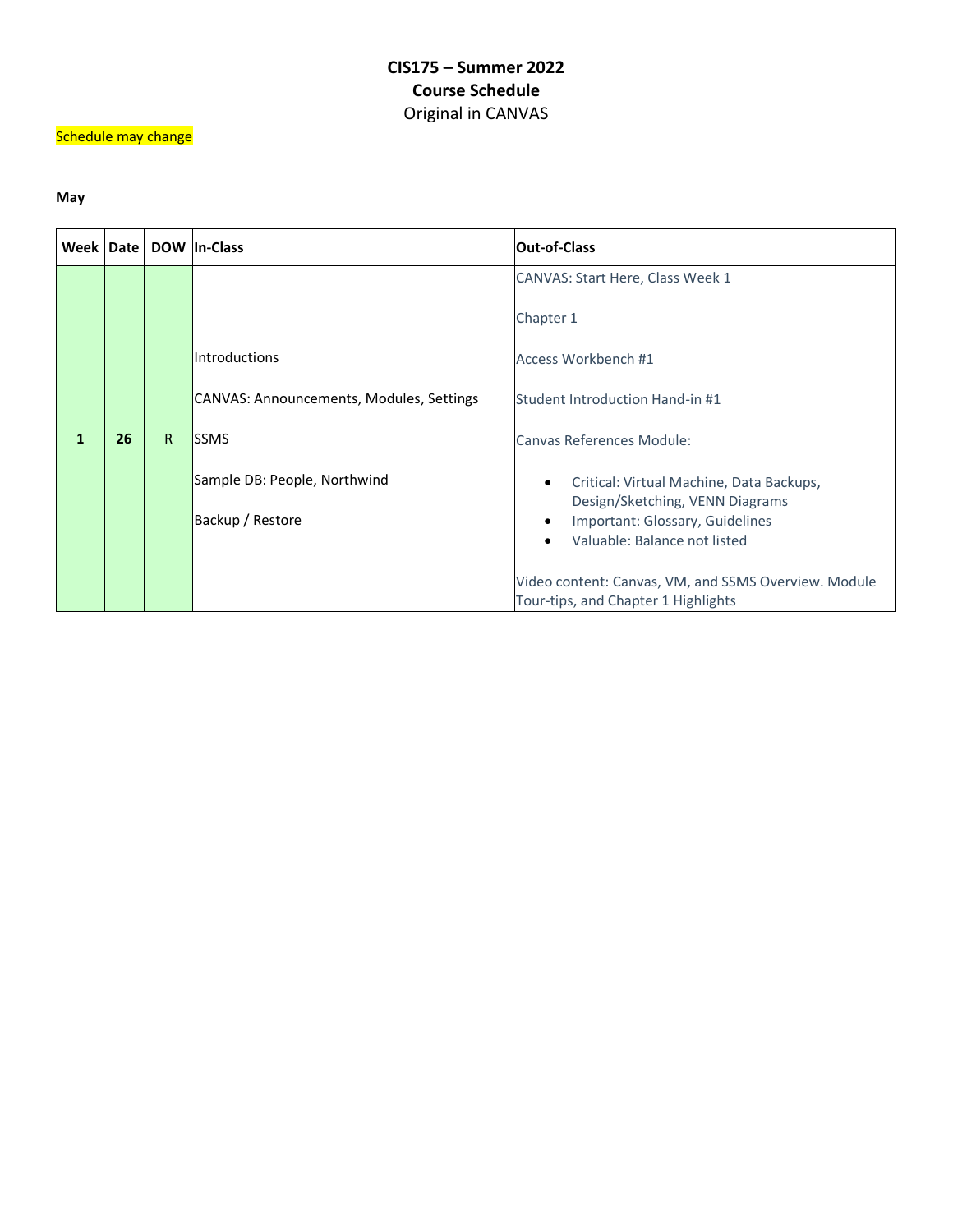|                |    |              | Week Date DOW In-Class           | <b>Out-of-Class</b>                                                                                                  |
|----------------|----|--------------|----------------------------------|----------------------------------------------------------------------------------------------------------------------|
|                |    |              | Normalization<br>Relationships   | Chapter 2                                                                                                            |
| $\overline{2}$ | 2  | R            | Brainstorming, Tables, Columns   | Access Workbench #2                                                                                                  |
|                |    |              | Keys, PK, FK, NULL, Data Types   | Hand-out Project #1                                                                                                  |
|                |    |              | Quiz #1                          | Video content: Chapter 2 highlights                                                                                  |
| 3              | 9  | $\mathsf{R}$ | Continue Class 2 items           | Practice DB content from class                                                                                       |
| 4              | 16 | R            | SQL Language<br>Quiz #2          | Chapter 3<br>Access Workbench #3<br>Hand-in Project #1<br>Hand-out Project #2<br>Video content: Chapter 3 highlights |
| 5              | 23 | R            | Continue SQL Language            | Practice queries                                                                                                     |
| 6              | 30 | R            | Continue SQL Language<br>Quiz #3 | Hand-in Project #2<br>Hand-out Project #3<br>Practice queries                                                        |

6/8/2022 (most likely): ECARS Due – to be updated, once college distributes info

**June**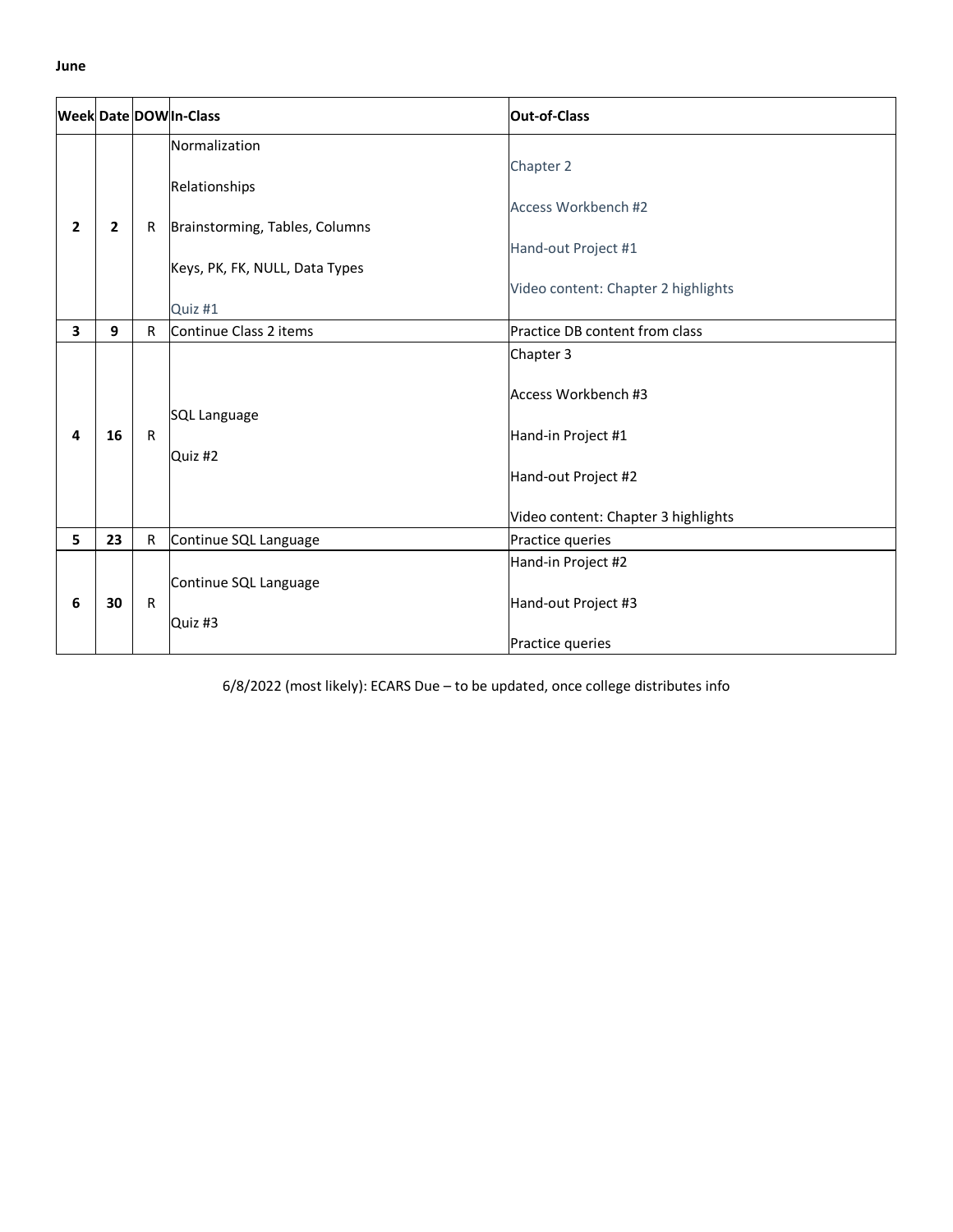## **July**

| Week Date               |                |              | DOW In-Class                                                | <b>Out-of-Class</b>                                                                                       |
|-------------------------|----------------|--------------|-------------------------------------------------------------|-----------------------------------------------------------------------------------------------------------|
|                         | $\overline{7}$ | $\mathsf{R}$ | July 4th Holiday Break (KVCC Closed)                        | No Class                                                                                                  |
| $\overline{\mathbf{z}}$ | 14             | R            | Database Design: Modeling                                   | Chapter 4<br>Access Workbench #4<br>Handout: Research Topic - GDPR<br>Video content: Chapter 4 highlights |
| 8                       | 21             | $\mathsf{R}$ | Database Design: Transformation<br>Quiz #4                  | Chapter 5<br>Access Workbench #5<br>Hand-out Project #4<br>Video content: Chapter 5 highlights            |
| 9                       | 28             | ${\sf R}$    | Transactions, Security<br><b>Web Application Connection</b> | Chapter 6<br>Access Workbench #6<br>Video content: Chapter 6 highlights                                   |